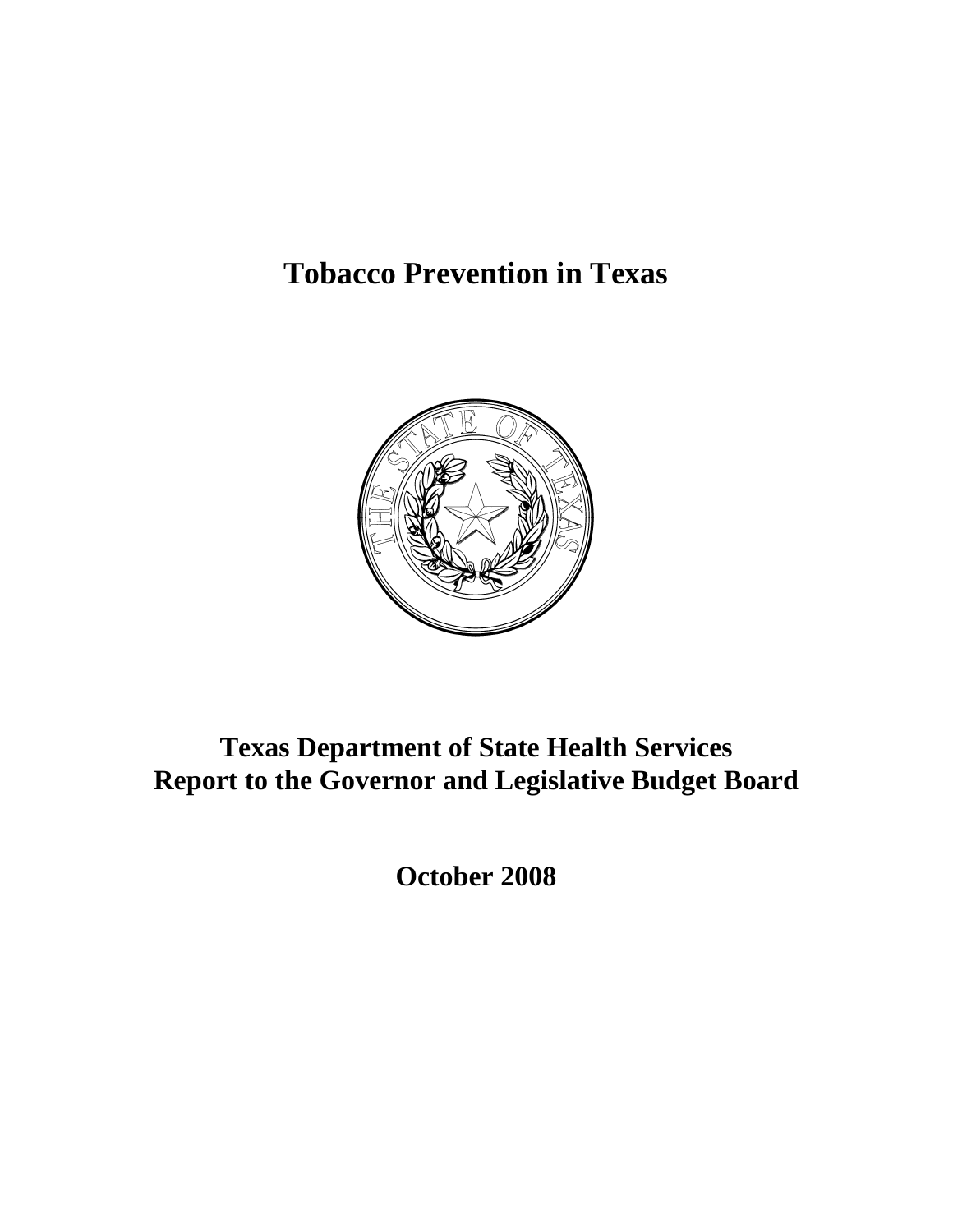# Table of Contents

| Department of State Health Services Rider 66 – 80 <sup>th</sup> Texas Legislature  3 |
|--------------------------------------------------------------------------------------|
|                                                                                      |
|                                                                                      |
|                                                                                      |
|                                                                                      |
|                                                                                      |
|                                                                                      |
|                                                                                      |
|                                                                                      |
|                                                                                      |
|                                                                                      |
|                                                                                      |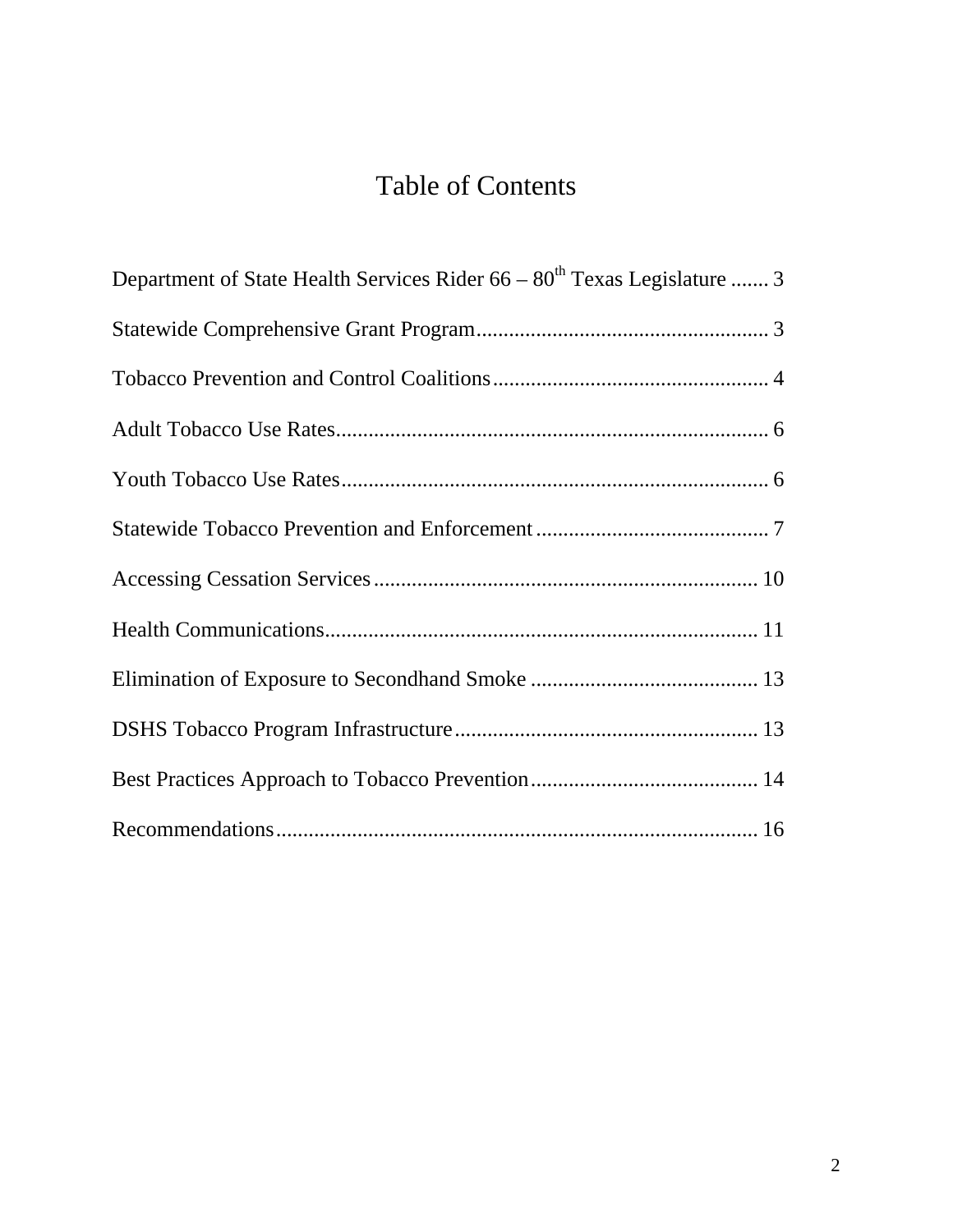# **Tobacco Prevention in Texas: Report to the Governor and Legislative Budget Board**

# **Department of State Health Services Rider 66 – 80<sup>th</sup> Texas Legislature**

Tobacco use among Texas adults and youth remains a serious public health problem, contributing to and/or causing many preventable illnesses and deaths. To combat this problem, the 80<sup>th</sup> Texas Legislature directed the Department of State Health Services (DSHS) to implement Rider 66, General Appropriations Act of the  $80<sup>th</sup>$  Texas Legislature (2007). Rider 66 requires the department to create a competitive statewide grant program allowing all Texas city and county health departments and local independent school districts to apply for funding. DSHS was also required to publish or make available via the Internet a resource list identifying best practice and evidence-based interventions in tobacco prevention, cessation, and enforcement for use by entities receiving state appropriated funds. Finally, DSHS was expected to notify the Comptroller of Public Accounts regarding violations of state tobacco laws when they were observed during the administration of the annual federal Synar survey.

Rider 66 directs DSHS to prepare a report on its progress in the following areas:

- (1) the number and amount of grants issued to communities to implement comprehensive tobacco prevention efforts,
- (2) the number of Texas communities implementing a comprehensive tobacco prevention program,
- (3) the youth and adult tobacco use rate in communities implementing comprehensive programs,
- (4) the statewide youth and adult tobacco use rates,
- (5) the number of Texans accessing cessation resources, and
- (6) the number of Texans exposed to tobacco prevention advertising.

The rider also requires the report to include an overview and evaluation of the state's tobacco prevention and enforcement progress and recommendations to improve the state's efforts.

This report meets the requirements of Rider 66 and also includes information regarding DSHS' activities outside of DSHS Rider 66, such as DSHS Rider 72 regarding tobacco prevention in schools, and DSHS Rider 81 relating to smokeless tobacco prevention.

# **Statewide Comprehensive Tobacco Prevention Community Grant Program**

In September 2007, DSHS announced the availability of tobacco funds through a Request for Proposals (RFP) for city and county health departments and independent school districts to organize and manage community Tobacco Prevention and Control Coalitions (TPCC). The purpose of these coalitions is to provide evidence-based environmental tobacco prevention and control activities. In February 2008, six contracts were awarded to develop a comprehensive program to meet the DSHS tobacco program goals: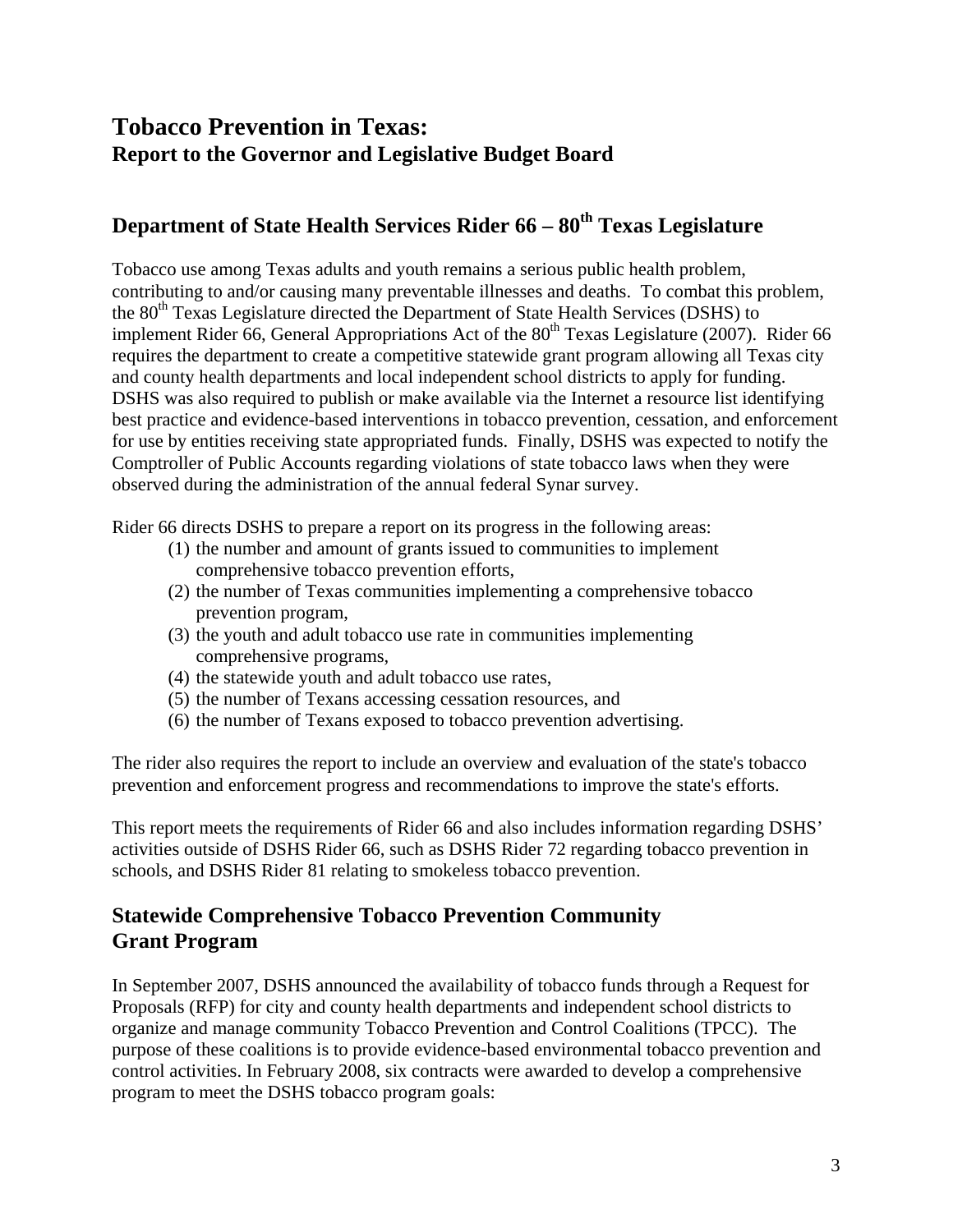- Goal 1: Prevent tobacco use among young people.
- Goal 2: Ensure compliance with state and local tobacco laws with adequate enforcement.
- Goal 3: Increase cessation among young people and adults.
- Goal 4: Eliminate exposure to secondhand smoke.
- Goal 5: Reduce tobacco use among populations with the highest burden of tobaccorelated health disparities.
- Goal 6: Develop and maintain statewide capacity for comprehensive tobacco prevention and control.

To guide their planning and implementation, the coalitions use the Centers for Disease Control and Prevention (CDC) *Best Practices for Tobacco Prevention and Control* and the Substance Abuse and Mental Health Services Administration's (SAMHSA) *Strategic Prevention Framework*.



Texas Strategic Prevention Framework

# **Tobacco Prevention and Control Coalitions**

In FY08, these grant-funded coalitions initiated the Strategic Prevention Framework planning model to conduct a comprehensive community approach to reducing tobacco use and consequences. The Strategic Prevention Framework required an in-depth needs assessment on:

- Measuring community tobacco use and tobacco-related health consequences among young people and adults;
- Mobilizing community stakeholders to build local capacity to address identified needs; and
- Developing a strategic plan for comprehensive activities that will be implemented in FY09.

The local tobacco coalitions are also evaluating evidence-based tobacco prevention and cessation strategies implemented to address tobacco use among adults and young people.

Since receiving funding in February 2008, the six tobacco prevention coalitions have entered into 150 written agreements with local community stakeholders. These agreements are intended to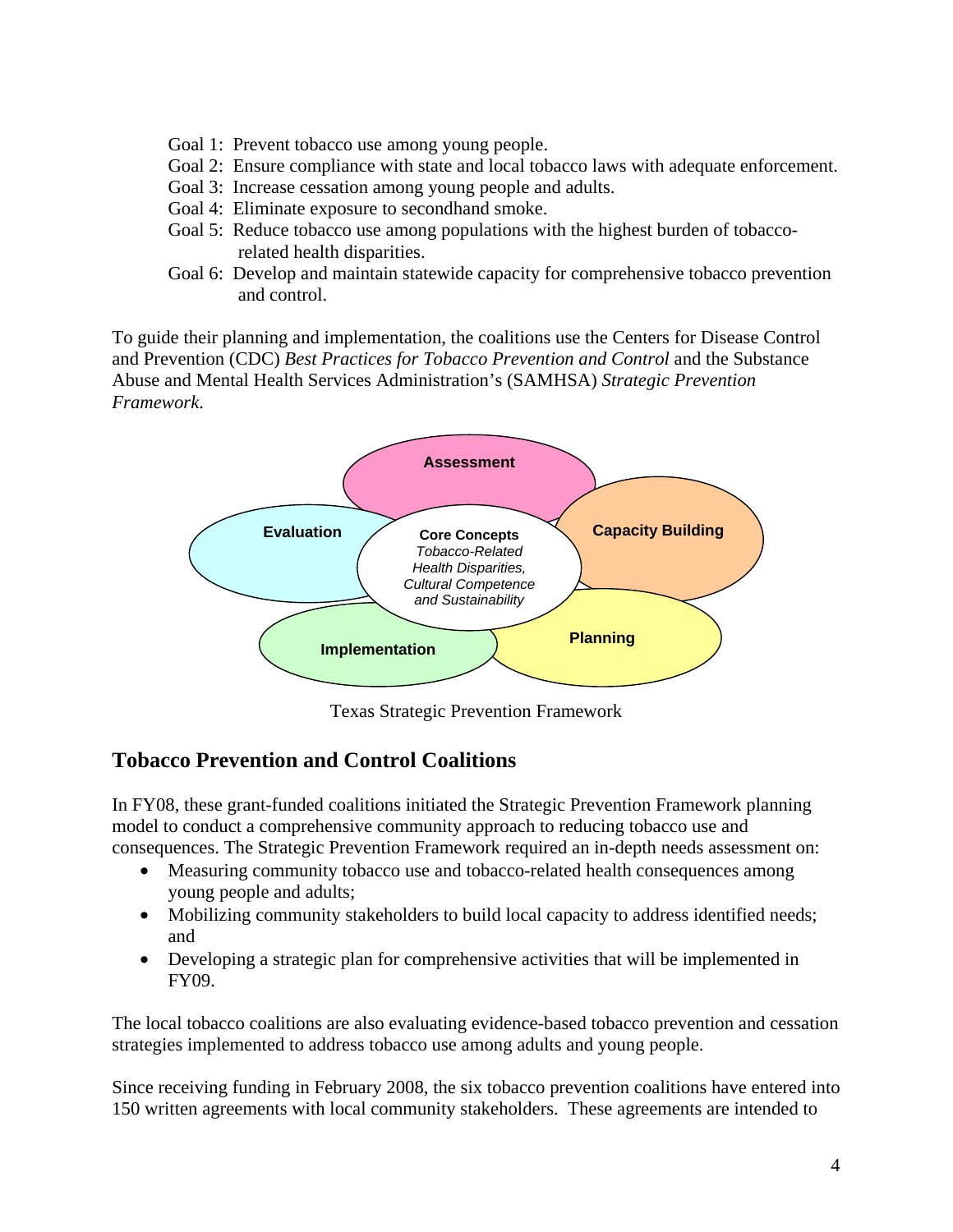enhance each community's ability to more effectively provide tobacco prevention, cessation, and second-hand smoke strategies through community mobilization, capacity building, and empowerment. Through alternative activities, such as Tobacco-Free Kids Day events, the coalitions have reached over 44,000 youth. The coalitions have consulted with 831 local health care providers to educate them on the use of *YES YOU CAN: A Clinical Toolkit for Treating Tobacco Dependence*. They have also visited 398 worksites to encourage smoke-free policies and to promote the American Cancer Society's Quitline cessation services. In addition to the six DSHS funded coalitions, two communities, El Paso and Amarillo, currently fund comprehensive tobacco programs using local foundation or hospital district funding, respectively.

| <b>HHS</b>     | <b>Tobacco Prevention</b>                                                                                                                                                                                                                                   | <b>Counties Served</b>                                            | <b>Total Population</b> | <b>FY09 Funding</b>   |
|----------------|-------------------------------------------------------------------------------------------------------------------------------------------------------------------------------------------------------------------------------------------------------------|-------------------------------------------------------------------|-------------------------|-----------------------|
| <b>Region</b>  | and Control Coalition                                                                                                                                                                                                                                       |                                                                   |                         |                       |
| 1              | Lubbock-Cooper ISD                                                                                                                                                                                                                                          | Lubbock, Crosby,<br>Dickens, Hale,<br>Hockley, Lynn, and<br>Terry | 363,847                 | \$220,380             |
| $\overline{4}$ | Northeast Texas Public<br><b>Health District</b><br>The Northeast Texas<br><b>Public Health District</b><br><i>is combining efforts</i><br>with an existing CDC<br>funded coalition at the<br>East Texas Council on<br>Alcohol and Drug<br>Abuse. These CDC | Smith and Gregg                                                   | 359,202                 | \$114,910<br>\$68,030 |
|                | funds pass through<br>DSHS.                                                                                                                                                                                                                                 |                                                                   |                         |                       |
| 6              | Fort Bend County<br><b>Health and Human</b><br>Service                                                                                                                                                                                                      | Fort Bend                                                         | 489,074                 | \$227,731             |
| 7              | City of Austin Health<br>and Human Services                                                                                                                                                                                                                 | 17 zip codes in<br>Eastern Travis Co.                             | 346,000                 | \$289,704             |
| 8              | San Antonio<br>Metropolitan Health<br>District                                                                                                                                                                                                              | Bexar                                                             | 1,541,881               | \$825,336             |
| 9              | <b>Ector County Health</b><br>Department                                                                                                                                                                                                                    | <b>Ector and Midland</b>                                          | 250,971                 | \$163,607             |
| <b>Total</b>   |                                                                                                                                                                                                                                                             |                                                                   | 3,350,975               | \$1,909,698           |

Tobacco Prevention and Control Coalitions

Note: FY09 funding includes initial contract amounts awarded to each coalition.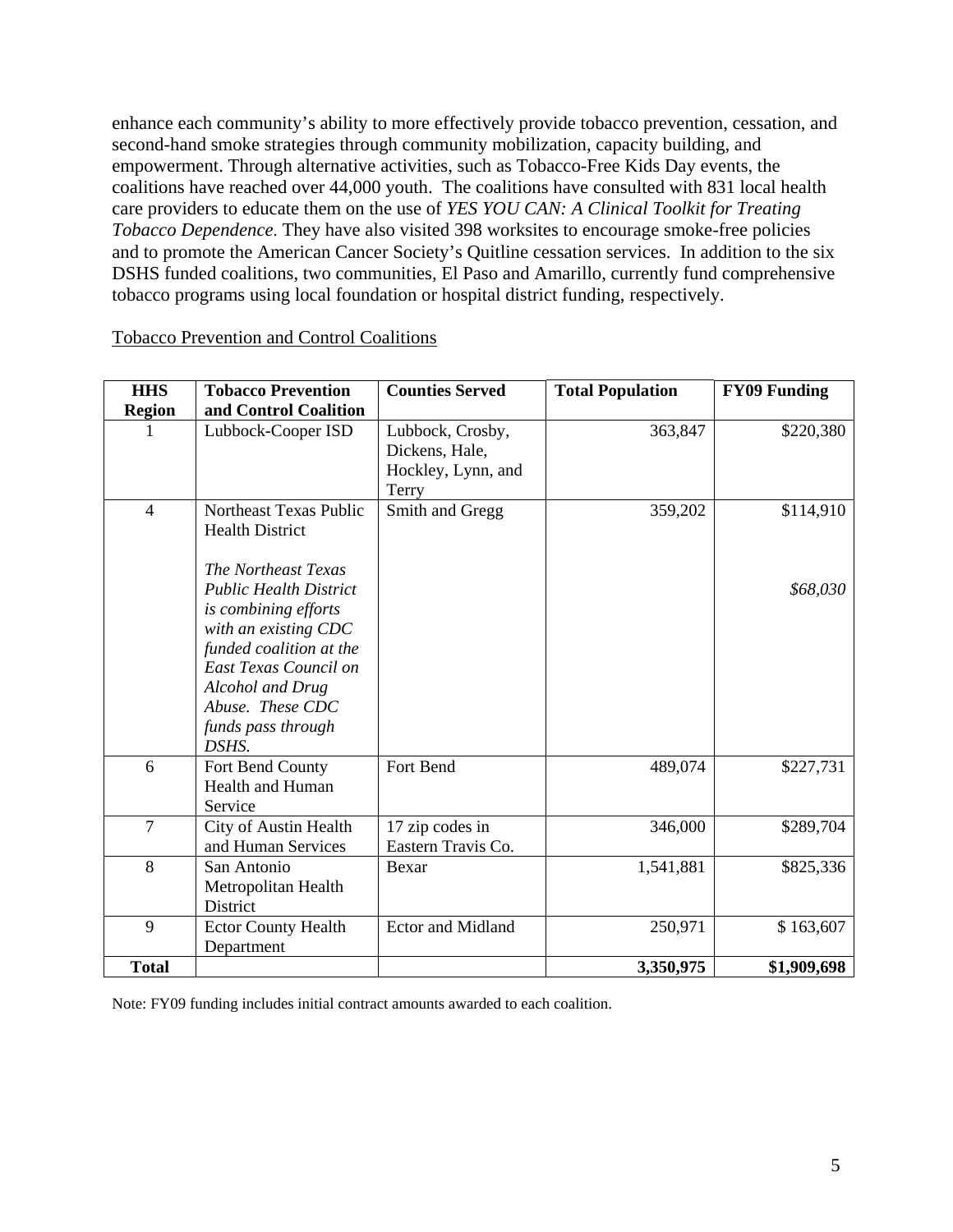# **Adult Tobacco Use Rates**

According to the Behavioral Risk Factor Surveillance System (BRFSS) data, the rate of tobacco use among Texas adults was 19.3% in 2007. Ector/Midland counties in West Texas and Gregg/Smith counties in Northeast Texas have rates of tobacco use higher than that of Texas. Ector/Midland was the highest at 24.4%.

2007 Adult Tobacco Use Rates in Texas and the Tobacco Prevention Coalition Communities



## **2007 Adult Tobacco Use**

# **Youth Tobacco Use Rates**

According to the 2008 Youth Tobacco Survey, all tobacco program target communities were found to be above the state rate for current tobacco use among middle and high school students. While Fort Bend County had the lowest rate for middle school students and Bexar County had the lowest rate for high school students, Lubbock and surrounding counties had the highest rates of current tobacco use for high school students. Northeast Texas and Lubbock and surrounding counties had similarly high rates of current tobacco use among middle school students. The Austin Independent School District declined to participate in the 2008 Youth Tobacco Survey due to time constraints within the district.

The overall youth tobacco use rates (middle school and high school) in Texas have dropped from 24.7% in 2006 to 20.0% in 2008 indicating significant progress having been made in reducing tobacco use among youth during this period.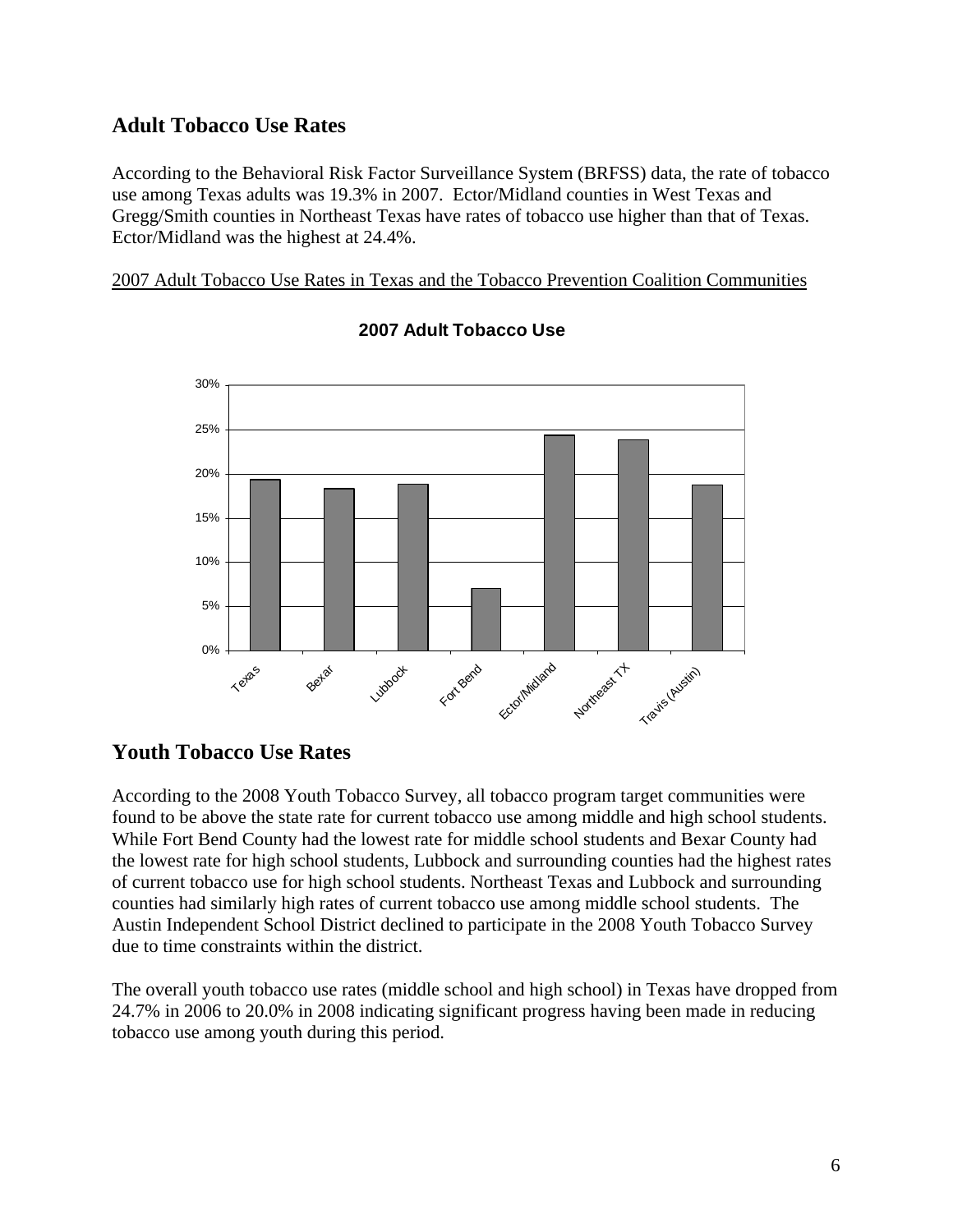2008 Youth Tobacco Use Rates in Texas and the Tobacco Prevention Coalition Communities



### **2008 Texas Youth Tobacco Survey Current Any Tobacco Use**

#### ■ Middle S chool ■ High S chool

# **Statewide Tobacco Prevention and Enforcement**

#### School-based Prevention

Tobacco prevention education is provided for individual youth in grades 4 to 12 through a \$3 million annual interagency contract with the Texas Education Agency (DSHS Rider 72, House Bill 1,  $80<sup>th</sup>$  Texas Legislature). The tobacco prevention education program is implemented through the 20 regional Education Service Centers that are providing training and curriculum materials for two programs, "The Short Story of Life" and "Toward No Tobacco Use."

#### Smokeless Tobacco Prevention

The *Spit It Out* Media and Outreach Campaign (DSHS Rider 81, House Bill 1, 80<sup>th</sup> Texas Legislature) was launched at the Texas FFA Association Convention in Lubbock in July 2008. Approximately 10,000 youth from across the state attended the FFA convention where over 500 youth signed pledges to remain tobacco-free at the *Spit It Out* outreach booth. The Texas FFA Association director, along with a Lubbock teenager and the deputy director of the regional health office, held a press conference at the event and introduced the smokeless tobacco prevention campaign. The campaign resulted in media coverage that reached over 178,000 Texans. An educational prevention program is also conducted in rural communities statewide by the 11 regional Prevention Resource Centers to prevent the use of smokeless tobacco products. The Prevention Resource Centers reached over 23,000 youth and adults with information and presentations. In FY09, the smokeless prevention initiative will be promoted to Texas FFA through their web site, newsletter and convention. Additionally, a curriculum, *SOS: Spotlight on Smokeless*, will be targeted to rural school districts working with vocational agriculture (FFA) teachers.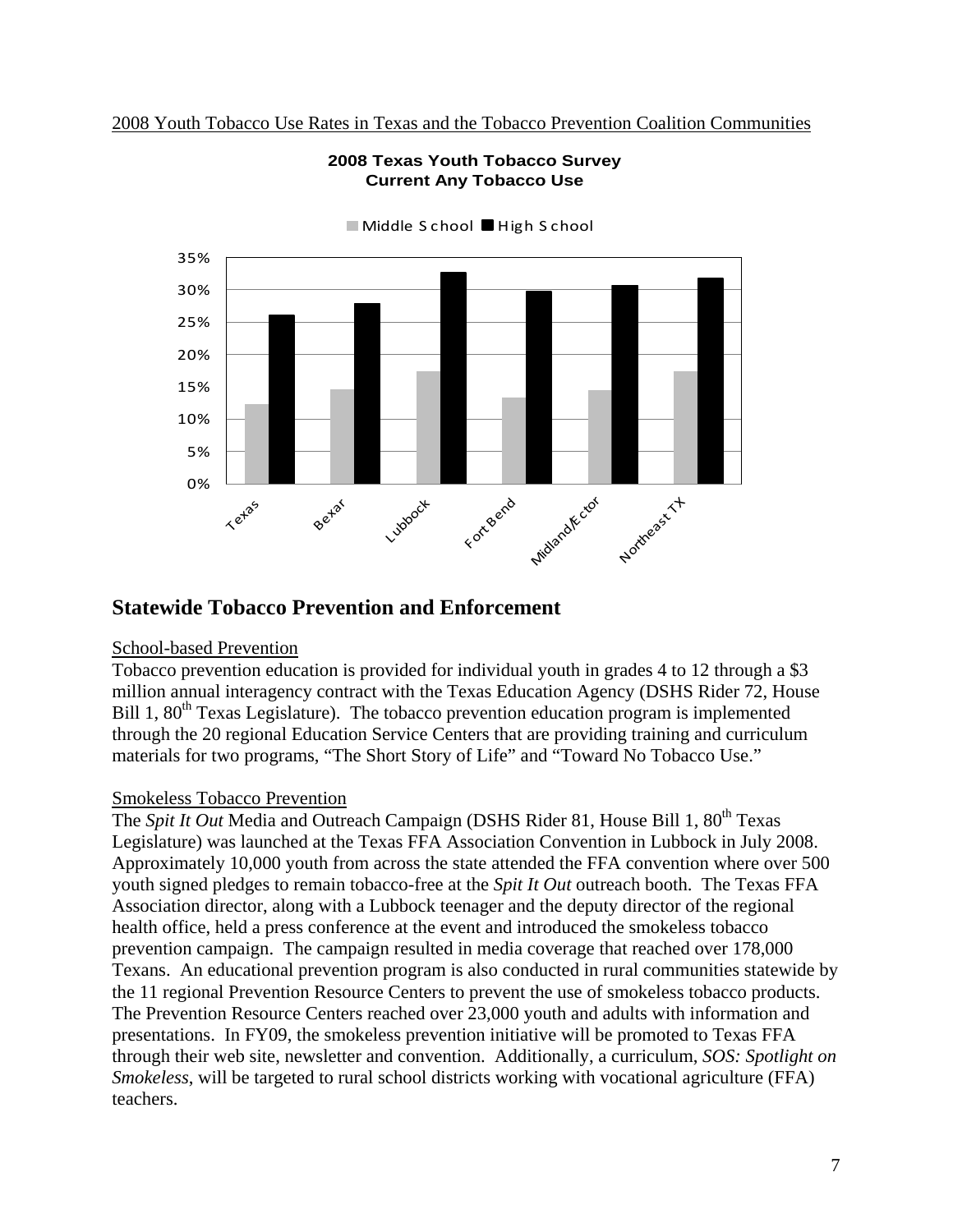## Texas Teen Ambassador Program

The Texas Teen Ambassadors are a network of well-trained, educated, and committed high school-aged youth advocates that provide the youth voice regarding tobacco use and secondhand smoke. Teen Ambassadors provide guidance to DSHS tobacco program on the state's tobacco prevention efforts including youth prevention media campaigns. They appear on television and radio talk shows and give presentations at public events on behalf of tobacco prevention. Many of these youth have witnessed the devastating effects of tobacco use first-hand through illnesses or deaths of family members. There are also currently 14 Teen Ambassadors and 7 college-aged youth that are former Teen Ambassadors who continue to be involved as consultants. In 2008, the Teen Ambassadors reached over 8,000 of their peers through local prevention activities.

#### Texas Teen Tobacco Summit and Comprehensive Tobacco Prevention Conference

This conference is held annually in late July and provides best practice training for effective tobacco use prevention and cessation programming. In 2008, 357 adults including 66 adults acting as youth sponsors, 70 law enforcement officers, and 231 youth representing 51 organizations attended. This event assembles tobacco-control professionals, researchers, healthcare providers, community coalition members, law enforcement officers, counselors, teachers, and young people dedicated to protecting Texas youth from the dangers of tobacco use and helping those who smoke to quit.

## Regional Texas Teen Tobacco Summits

These weekend summits train and equip community and school-based organizations to invest in youth and create positive social change at the local level. Summit participants receive prevention training to guide them to address local community conditions that contribute to youth tobacco use. In the spring of 2008, summits were conducted for 787 youth statewide in seven camp settings.

## Texas Tobacco-Free Kids Day

Tobacco-Free Kids Day is held annually in Texas in conjunction with the national Kick Butts Day event sponsored by the Campaign for Tobacco-Free Kids. This tobacco awareness day encourages students of all ages to live tobacco-free lifestyles. Schools and organizations receive an activity guide to use in their community or school. On April 2, 2008, the second annual youth leadership event associated with Tobacco-Free Kids Day reached 123,109 youth. Plans for FY09 Tobacco-Free Kids Day include a youth summit in Austin.

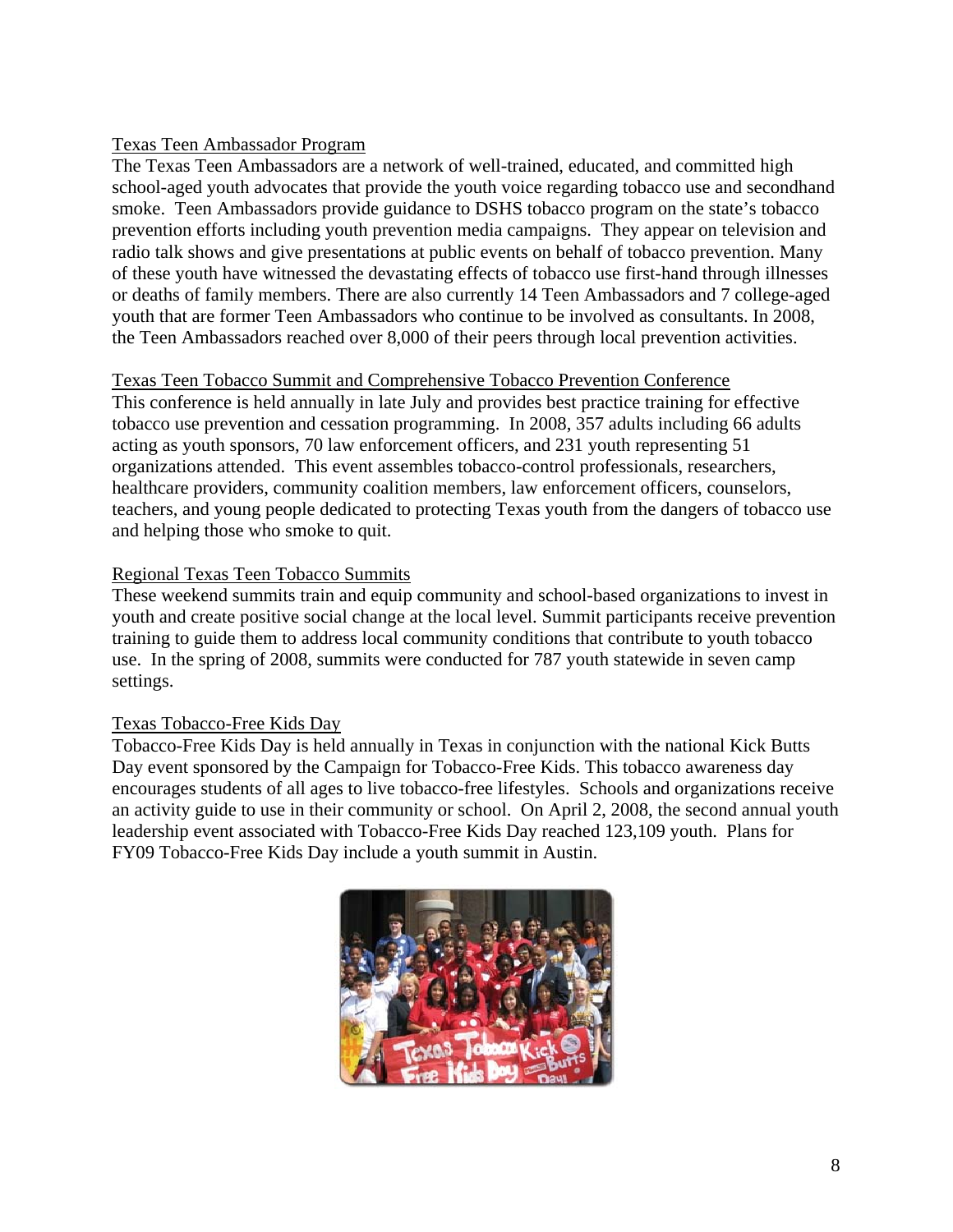The Teen Ambassador Program, tobacco prevention conference, teen summits, and Texas Tobacco-Free Kids Day activities detailed above are conducted through a contract with the Center for Safe Communities and Schools at Texas State University – San Marcos. (<http://cscs.txstate.edu/cscs/cscs-tobacco.htm>)

Comptroller of Public Accounts Collaboration for Tobacco Law Enforcement In Texas, the Comptroller of Public Accounts (Comptroller) is the agency responsible for enforcement of the Texas tobacco laws. Through a memorandum of agreement and an interagency contract with the Department of State Health Services, the Comptroller works with DSHS to prevent youth access to tobacco products. Federal legislation, known as the Synar Regulation, requires annual random inspections of tobacco retailers to ensure 20% or fewer retailers are in violation of tobacco laws. Non-compliance with the federal requirement could result in a major financial penalty (40%) to the state's Substance Abuse Prevention and Treatment Block Grant funding.

In Texas, the Comptroller's office works in partnership with local law enforcement agencies to educate the public and enforce compliance. DSHS conducts the annual Synar Survey to determine the annual retailer violation rate. Through the coordinated efforts of the Comptroller's office and DSHS, the sales rate to minors has seen an overall decrease since Federal Fiscal Year (FFY) 1997. The rate in FFY 2008 of illegal sales to minors for the state was 13.4%. DSHS has established a protocol to alert the Comptroller during the annual Synar Survey to ensure local law enforcement is notified of local retailer violations. One hundred and fifty retailer violations during the 2008 Synar Survey were reported to local law enforcement for follow-up enforcement activities.



Rate of Illegal Sales of Tobacco Products to Minors by Texas Retailers

In FY08, through grants funded by the Comptroller's office, 98 local law enforcement agencies and 85 school districts with school-based police provided compliance education to about 1.4 million minors, retailers, court personnel, parents, educators, and law enforcement officers.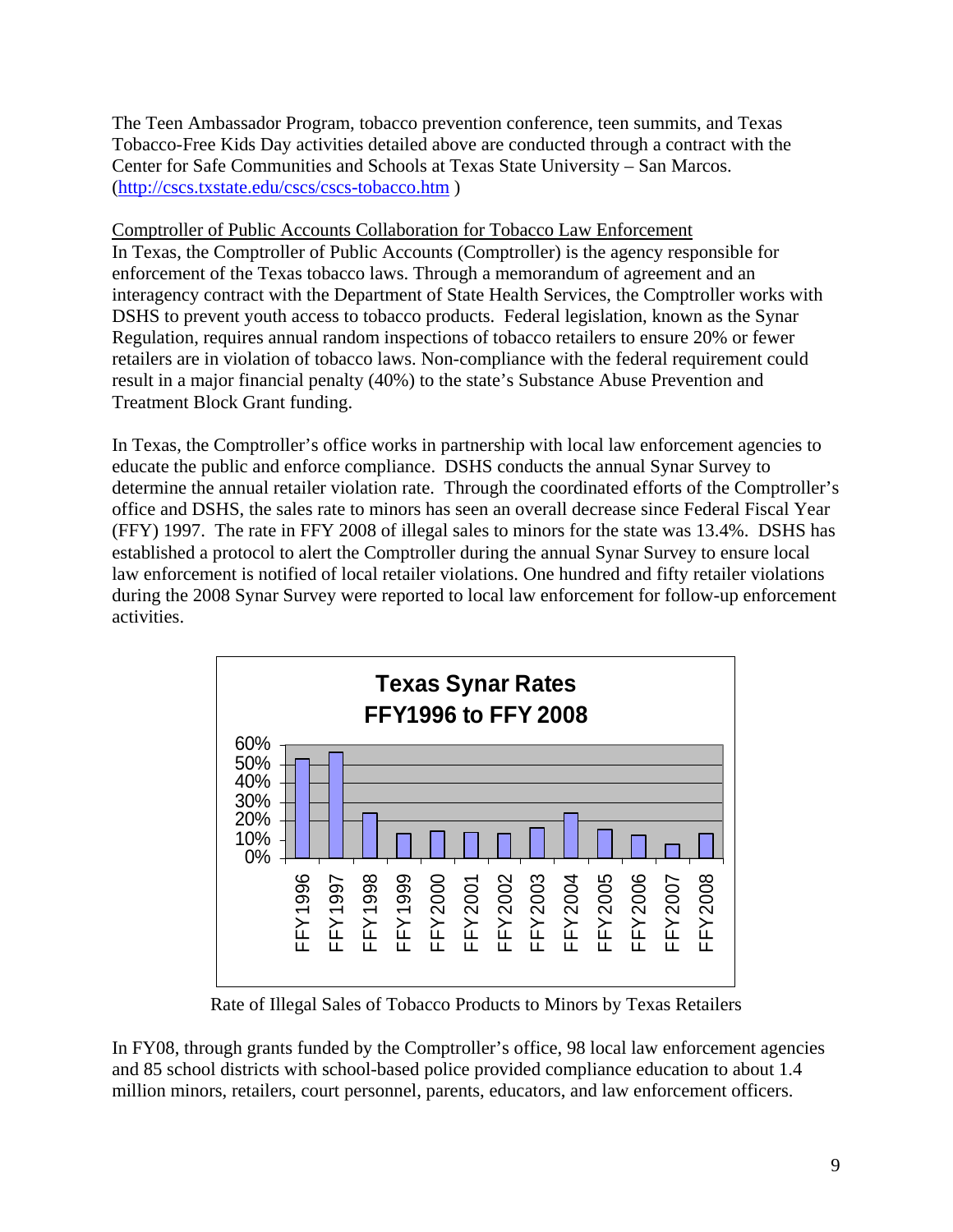Local law enforcement grantees educated 6,866 tobacco retailers. The Comptroller's law enforcement grantees conducted 8,335 controlled buys using youth inspectors, resulting in 626 violations for retailer sales to minors. To support the efforts of Comptroller funded law enforcement, in FY08, the DSHS 11 regional Prevention Resource Centers contacted 12,852 tobacco retailers to provide education and ask for voluntary compliance with Texas tobacco law. During the year, the Prevention Resource Centers and other DSHS-funded prevention programs facilitated 2,250 prevention presentations to 16,761 adults and 71,401 youth in local communities across the state. Local law enforcement is further supported by a media campaign, *Enforcing It is Easy.* In FY09, the Comptroller's office has increased the number of law enforcement agencies participating in the tobacco grant program by 35% to 128 law enforcement grantees and 120 school districts with school-based police to enforce the Texas tobacco laws.

#### Texas Youth Tobacco Awareness Program

If a minor (under 18) has been cited for violating Texas tobacco laws, the court may send them to a state-certified tobacco awareness/cessation class. The Texas Youth Tobacco Awareness Program is responsible for ensuring that Texas youth are offered a tobacco awareness course as mandated by the 75th Texas Legislature through the Texas Health & Safety Code, Sec.161.253. These classes consist of 8 hours over two weeks and use the Texas Adolescent Tobacco Use and Cessation curriculum. Last year, 1,997 youth enrolled in Texas Youth Tobacco Awareness Program classes, which are administered by the Department of State Health Services through an interagency contract with the Comptroller's office

#### The Texas Tobacco Prevention Hotline

DSHS maintains the Texas Tobacco Prevention Hotline (1-800-345-8647) to encourage citizens in local communities to report violations of the minors and tobacco law. Citizens can call tollfree to report a merchant selling tobacco products to minors, tobacco advertising within 1,000 feet from a church or school, or a cigarette vending machine that is accessible to minors. Once the service determines the nature of the violation reported, the caller is transferred to the proper authority. The service is available 24 hours per day and is provided bilingually.

#### Texas Tobacco Law Website

The Texas Tobacco Law website provides information on the Texas tobacco laws. There is an online Texas Youth Tobacco Awareness Program class locator for youth cited for violating the minors in possession of tobacco laws. This site also includes external links to resources related to the Texas laws limiting youth access to tobacco products ([http://www.texastobaccolaw.org/\)](http://www.texastobaccolaw.org/).

# **Accessing Cessation Services**

CDC's *Best Practices for Comprehensive Tobacco Control Programs, October 2007,* states the case for smoking cessation activities.

- Tobacco use screening and brief interventions by clinicians are not only top-ranked clinical preventive services relative to health impact and effectiveness, but also costeffectiveness.
- **Interventions that increase quitting tobacco use can decrease premature mortality and** tobacco-related health care costs in the short term.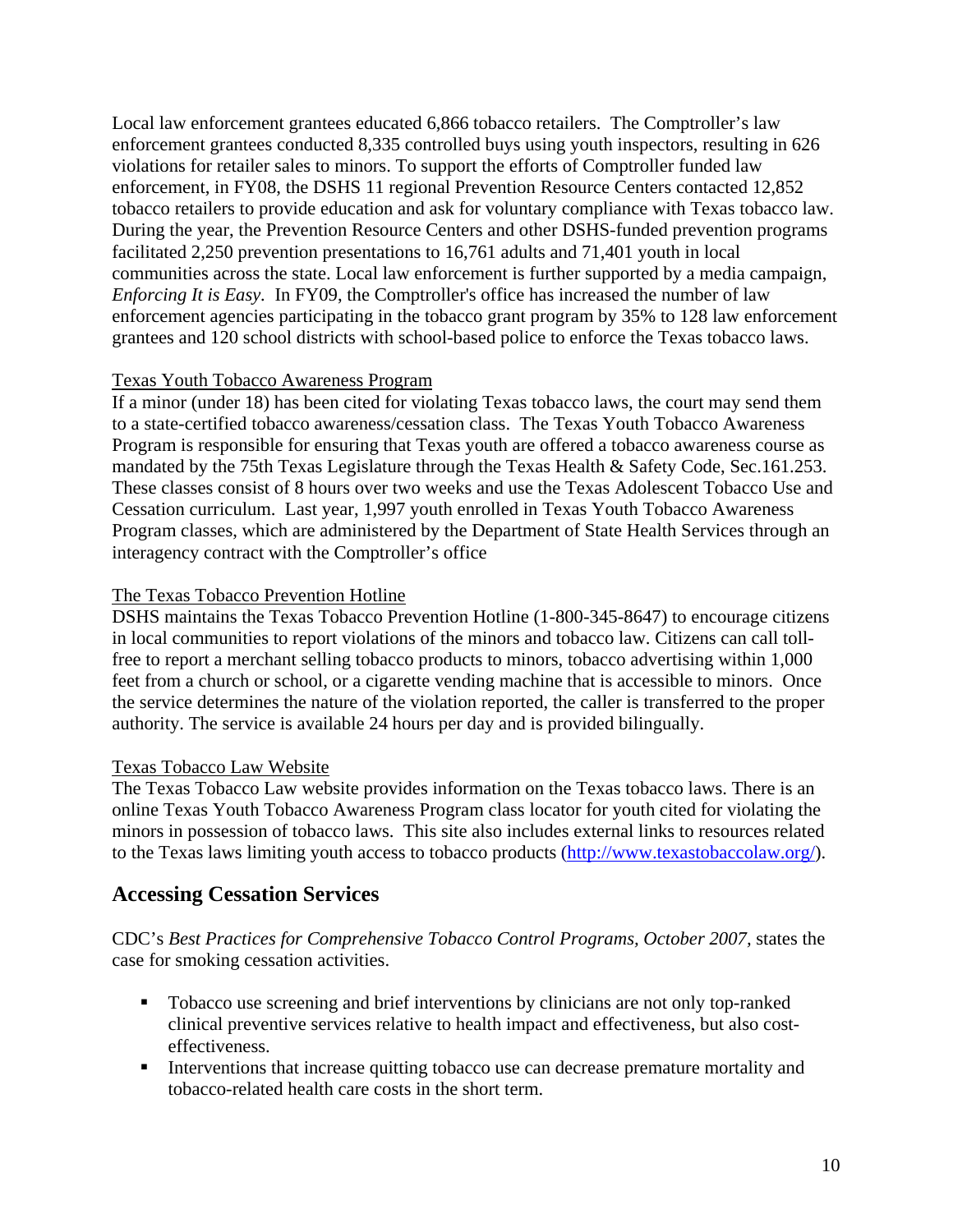- Tobacco use treatment is more cost-effective than other commonly provided clinical services, including mammography, colon cancer screening, Pap tests, treatment of mild to moderate hypertension, and treatment of high cholesterol.
- Quitting by age 30 eliminates nearly all excess risk associated with smoking, and smokers who quit smoking before age 50 cut in half their risk of dying from smoking related causes during the next 15 years.

## American Cancer Society's Quitline Services

DSHS has funded the telephone Quitline since 2000. The Quitline provides telephone counseling, tobacco education and limited nicotine replacement therapy to Texas residents. The American Cancer Society is currently using a five-session intervention that assists callers in assessing their nicotine dependence, setting a quit date, and providing longer-term support if necessary. Nicotine replacement therapy is available in the targeted coalition communities and through a physician fax referral program that is available statewide. Over 3,000 Texans accessed Quitline cessation services in FY08. The Quitline also has separate contracts for similar services within Texas including agreements with the Paso de Norte Foundation, and the City of San Antonio employee wellness program.

## Cessation Activities by DSHS-Funded Coalitions

Cessation efforts by the Tobacco Prevention and Control Coalitions educate the public and encourage healthcare providers to take a more active role in promoting patient cessation. Coalitions consulted with more than 800 healthcare providers in 2008. The *Yes You Can!* Cessation Tool Kit was developed by DSHS and promotes changes in clinical practice regarding tobacco assessment and referrals to appropriate counseling and resources. The toolkit is supported by the *Yes You Can* media campaign. All *Yes You Can!* materials promote the American Cancer Society Quitline telephone counseling service.

# **Health Communications**

CDC's *Best Practices for Comprehensive Tobacco Control Programs, October 2007,* reports that health communication interventions can be powerful tools for preventing smoking initiation, promoting and facilitating cessation, and shaping social norms related to tobacco use. CDC recommends that effective messages, targeted appropriately, can stimulate public support for tobacco control interventions and create an encouraging climate for community-based prevention efforts.

Developed through a contract with Enviromedia Social Marketing, the following targeted media campaigns support tobacco prevention and cessation efforts in Texas. The number of Texans reached with tobacco prevention advertising for these campaigns is estimated based on the Nielsen Ratings and/or Arbitron Ratings and indicates the number of persons who see or hear the spot.

## *DUCK – Tobacco is Foul*

This campaign targets 9-12 year olds through outreach activities; a web site; and television, radio, Internet, and theater advertisements. The campaign's goal is to prevent youth from experimenting with tobacco and to motivate those who are already experimenting to quit.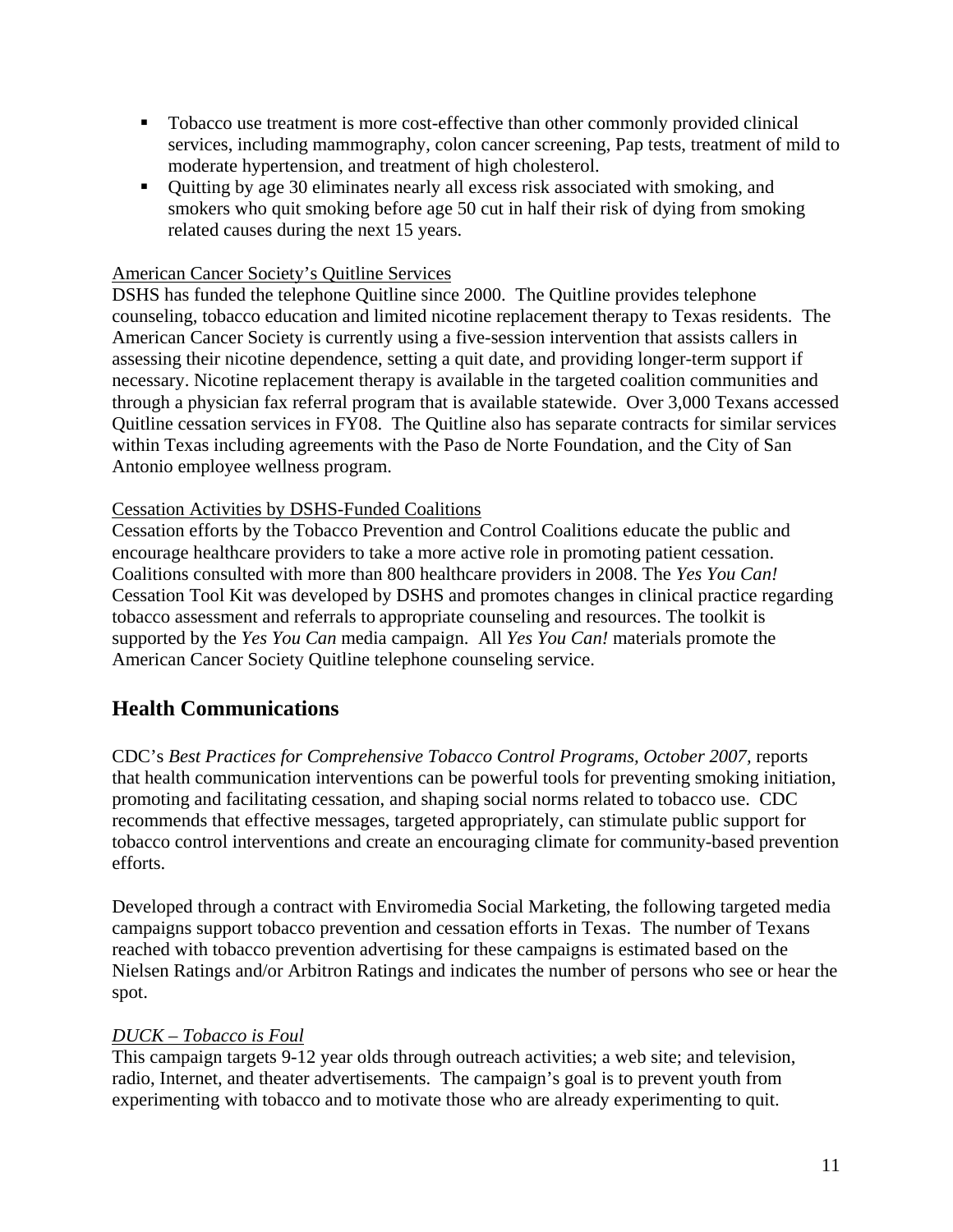Messages emphasize tobacco's negative consequences on appearance, social life, and health. Some materials are available in Spanish. DUCK advertising on television, cable, and radio resulted in 405,464 youth viewing or hearing these messages multiple times in the Tobacco Prevention and Control Coalitions' target areas. [\(www.ducktexas.org](http://www.ducktexas.org/))

## *WorthIt?*

The *WorthIt?* campaign targets teenagers 13-17, with a secondary audience of adults. *Worth It?*  presents the facts about tobacco use and its consequences and challenges teens to decide for themselves. The campaign includes television, radio, mall, and theater advertising placements, some of which are in Spanish. The *WorthIt?* campaign ads were seen or heard multiple times by over 107,363 Texans in the Tobacco Prevention and Control Coalitions' target areas. ([www.worthit.org\)](http://www.worthit.org/)

## *Spit It Out*

This educational campaign was designed to prevent smokeless tobacco use by Texas youth in rural areas. The campaign consists of youth-oriented outreach, a web resource for teens, and television, radio, and online advertising. The campaign was launched in conjunction with the Texas FFA Association's annual conference, which drew over 10,000 teenagers from across the state. *Spit It Out* cable and radio advertising in 16 markets from Lubbock to Harlingen-McAllen was seen or heard multiple times by a total of 1,043,669 people in rural areas of Texas. ([www.spititouttexas.org\)](http://www.spititouttexas.org/)

## *Enforcing It Is Easy*

A companion to *Worth It?*, this campaign targets tobacco retailers, parents, and other Texas adults. It is intended to remind them of their responsibilities under the Texas Tobacco Law, which prohibits sale or distribution of tobacco products to minors. "Enforcing It Is Easy" webbanner advertising, conducted in six markets, including Amarillo, Abilene, Waco, Lufkin-Nacogdoches, Tyler- Longview, and Laredo, was seen or heard multiple times by 91,262 Texans.

# *Yes You Can!/¡SÍ Se Puede!*

This statewide campaign encourages Texas adults to take the first steps to quit tobacco by seeking the support and information they need through family, health care providers, and the American Cancer Society's toll-free Quitline. Blue-collar adult males have the highest rate of tobacco use in Texas and are the primary target audience, but the message is applicable to all smokers who wish to quit. This campaign includes television, radio, print, and outdoor advertising, with some ads available in Spanish. Increased call volume to the American Cancer Society Quitline was attributed to the *Yes You Can!* campaign. Television advertising in English and Spanish along with radio advertising, was seen or heard by 2,919,779 Texans in the coalition target markets. The media campaign supports local coalition cessation interventions with health care providers, worksites, local school districts, and others. ([http://www.yesquit.com\)](http://www.yesquit.com/)

## *Share Air*

The *Share Air* media campaign educates the public about dangers of secondhand smoke. Television, radio, outdoor, theater, Internet and print advertisements are available in English and Spanish, and a web site provides additional resources. The statewide campaign debuted in 2006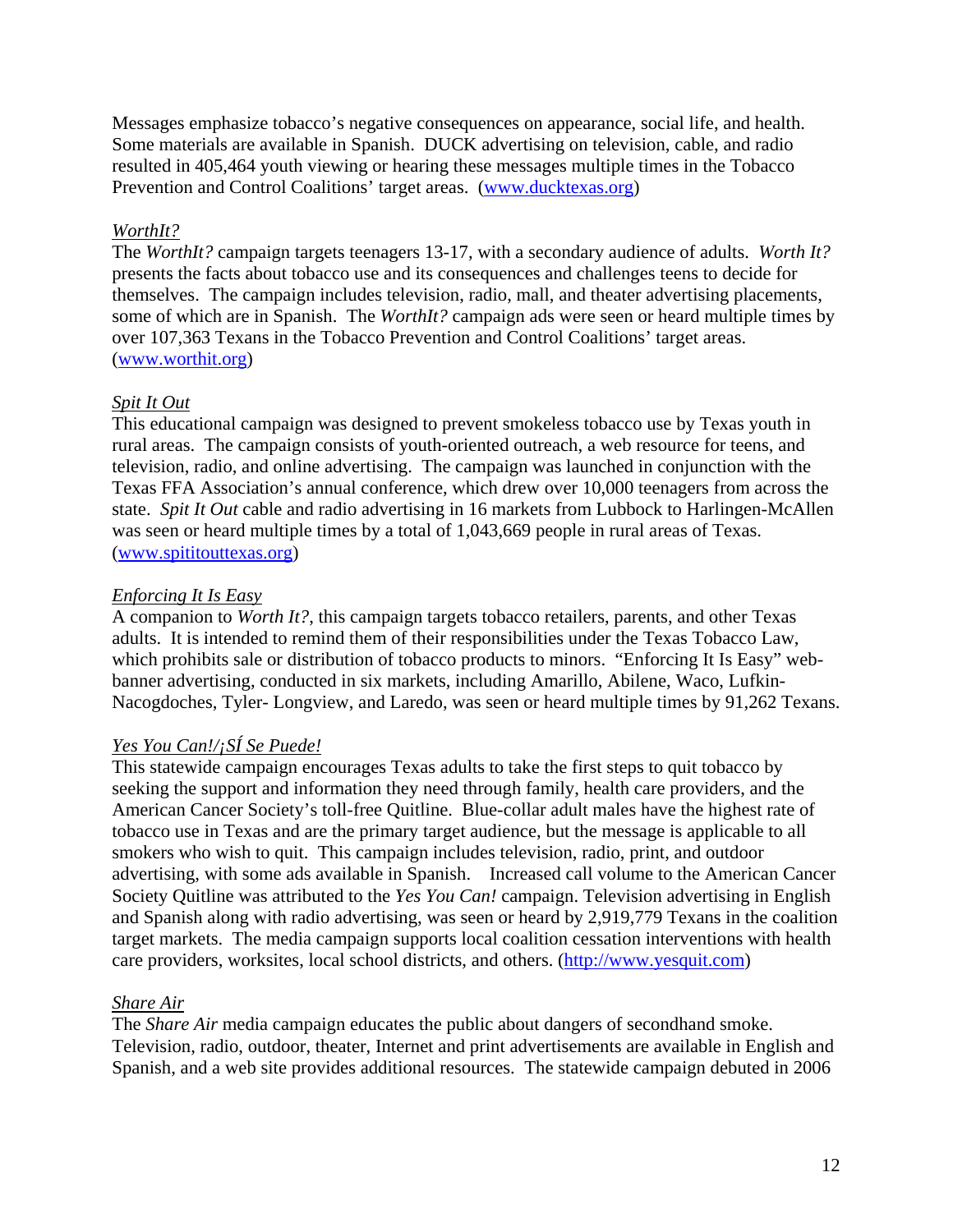through the Texas Association of Broadcasters. The 2008 Share Air educational campaign was seen or heard by 214,872 persons in the Tyler-Longview and Lufkin-Nacogdoches markets.

The above paid media campaigns are supplemented through efforts of Tobacco Prevention and Control Coalitions, community groups, and volunteer agencies who work to raise public awareness through press releases, letters-to-the-editor, and public service announcements.

# **Elimination of Exposure to Secondhand Smoke**

Studies continue to demonstrate that exposure to secondhand smoke is linked to cancer and other serious health consequences. Placing restrictions on smoking in public places is an effective strategy to limit the public's exposure to secondhand smoke. DSHS maintains a website designed to track the state's progress toward a smoke-free Texas. The website contains information about all known Texas municipal ordinances designed to restrict exposure to secondhand smoke. Local communities can create reports from the website database including a review of the local ordinances. The site also lists cities with the best clean indoor air protection in Texas and gives short summaries for ordinances in cities all over Texas.

By the end of FY 2007, 40% of Texas' municipal population was covered by moderate to strong smoke-free policies. In 2008, a total of 23 ordinances were added to the list. The University of Houston, Health Network for Evaluation and Training Systems, maintains the website through a contract with DSHS, <http://txshsord.coe.uh.edu/>. The chart below shows progress made since 2000 when there were no smoke-free ordinances in any municipality.



**Percentage of the Texas Municipal Population Protected by Smoke-Free Ordinances by Number of Settings**

# **DSHS Tobacco Prevention Program Infrastructure**

The DSHS Tobacco Prevention and Control Program has four staff members in Austin who provide oversight for the program interventions. The program coordinates across other DSHS divisions providing a strategy that involves multiple state agencies, local and regional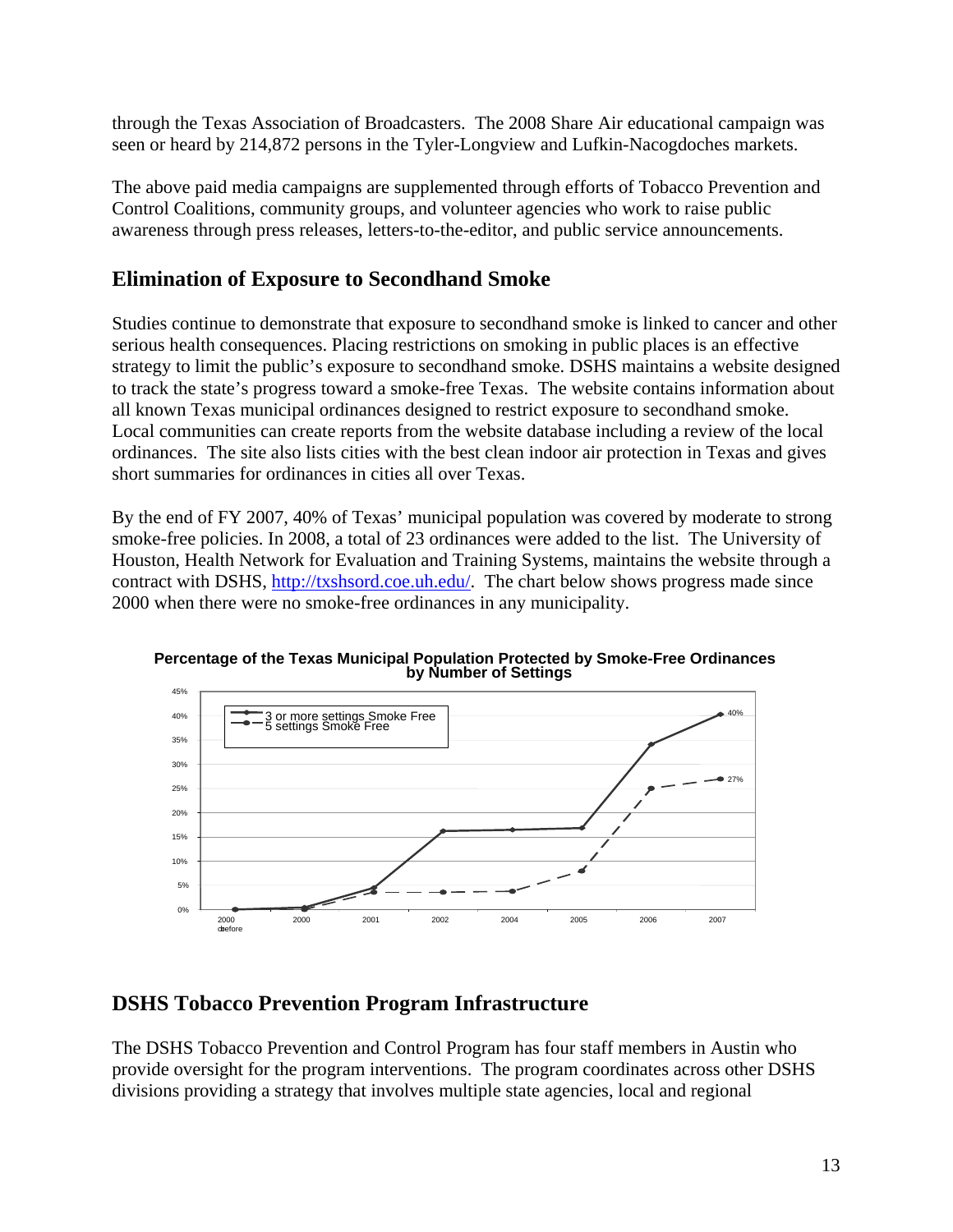governments, voluntary organizations, universities, and local community coalitions. DSHS also has tobacco staff located in the eight regional health service offices across the state. DSHS regional tobacco coordinators conduct the following activities in their health services regions:

- community mobilization and training activities;
- policy change activities;
- counter-marketing/educational activities;
- activities targeted to diverse/special populations, such as minorities, persons in rural areas, youth in alternative settings; and
- cessation activities.

Training for Tobacco Prevention and Control Coalitions is provided statewide through DSHS' Coordinated Training Services prevention contract with Texans Standing Tall. DSHS also sponsors local, regional, and statewide trainings, conferences, and technical assistance on best practices for effective tobacco use prevention and cessation programs. As part of this activity, DSHS supports the Education Service Center - Coordinated School Health project. This initiative strengthens collaborative approaches to tobacco prevention by providing training and technical assistance to 20 regional Education Service Center School Health Specialists.

In October 2008, the University of Houston provided a workshop to introduce school health specialists to the web-based assessment tool, *Positioning for Success,* designed to help school districts with customized school-level planning to improve alcohol, tobacco, and other drug prevention programs. To reach a larger number of secondary school students with effective tobacco prevention and control programs, school health specialists have disseminated online program information to local school districts and schools. School health specialists provided training, technical assistance, and information to 139,598 local school district professionals across Texas in 2008.

DSHS has contracted with the University of Texas at Austin to develop an evaluation system for the Tobacco Prevention and Control Coalition grant program. This evaluation will document short-term and intermediate program outcomes for future use by both local coalitions and DSHS. The evaluation will document project effectiveness at community and state levels. Because the coalitions were established in February 2008, no information is available about their efforts beyond the counts of activities that have occurred.

DSHS will continue to provide statewide and targeted community surveillance through participation in national surveillance systems (Behavioral Risk Factor Surveillance System, Youth Risk Behavior Surveillance System and National Youth and Adult Tobacco Surveys), and state surveys (Youth Tobacco Survey and Adult Tobacco Survey).

# **Best Practices Approach to Tobacco Prevention**

DSHS has provided an online resource for local community coalitions, grantees, and other interested stakeholders by identifying best practices and evidence-based interventions in tobacco prevention, cessation, and enforcement strategies.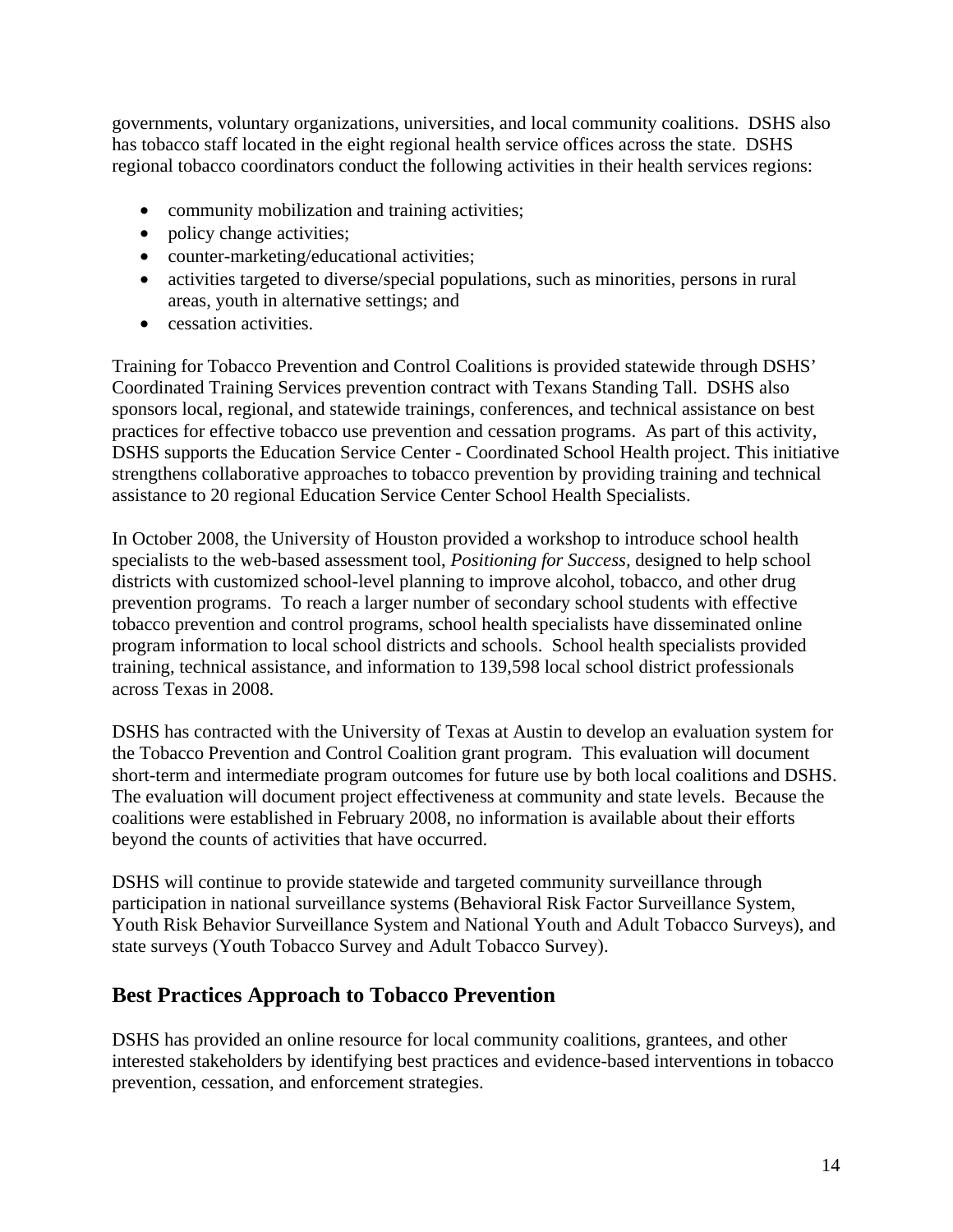## Community Tobacco Prevention and Control Toolkit

This evidence-based guide for communities is on the DSHS website,

<http://www.dshs.state.tx.us/tobacco/bestpractices/>. Using the Substance Abuse and Mental Health Services Administration's Strategic Prevention Framework, a public health model for building healthy communities, this six module toolkit provides information on the comprehensive tobacco prevention and control program components. The five basic components are:

- state and community interventions;
- health communications:
- cessation services:
- surveillance and evaluation; and
- administration and management.

These CDC-developed components are used to coordinate community efforts to establish smokefree policies and social norms, to promote and assist tobacco users to quit, and to prevent initiation of tobacco use. This approach combines educational, clinical, regulatory, economic, and social strategies.

The DSHS tobacco prevention webpage (<http://www.dshs.state.tx.us/tobacco/default.shtm>) cited above also includes links to many other evidence-based tobacco program resources.

#### Texas Prevention Initiative Supports Best Practice Approach

In 2000, DSHS (then the Texas Department of Health) implemented the Texas Tobacco Prevention Initiative in Southeast Texas. Youth Tobacco Survey data from the comprehensive program implemented in Beaumont/Port Arthur showed that "current use of any tobacco" reported by middle school students declined to 14.3% in 2006 from 21.3% in 2003, while "current use of any tobacco" by middle school students in Houston and the surrounding area, without the comprehensive programming, rose from 14.8% in 2003 to 17.0% in 2006.

Kaiser Permanente Northwest conducted a Return on Investment (ROI) study for DSHS on outcomes of the Southeast Texas pilot prevention and cessation activities. The June 2006 final report, *The Financial Returns from Community Investments in Tobacco Control*, reported that smoking in Texas is responsible for 24,100 deaths annually and \$10.6 billion in excess medical care expenditures and lost productivity. Annual medical care costs of smoking are more than \$4.5 billion. The Kaiser study assessed net financial returns to employers, health plans, and the state from the pilot initiative. The study concluded that with a \$3 per capita investment in comprehensive programming resulted in a cumulative return on investment per capita of \$58 for the state, \$44 per capita for health plans, and \$16 per capita for employers.

The Kaiser-Permanente study concluded that after five years, the Texas Tobacco Initiative saved over \$252 million in total medical care and productivity costs, more than \$186 million in total medical care savings and more than \$66 million in future productivity costs.